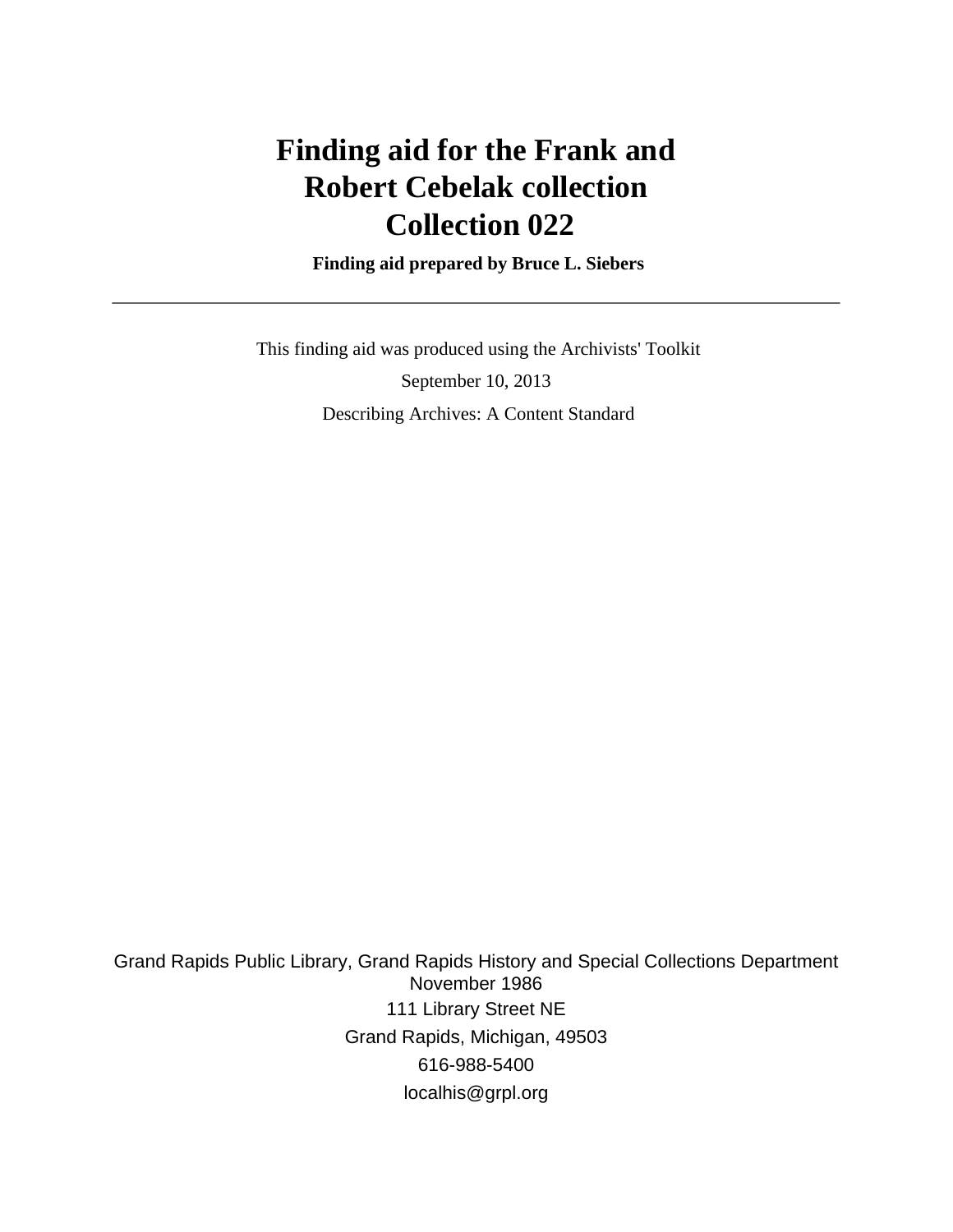# **Table of Contents**

 $\overline{\phantom{a}}$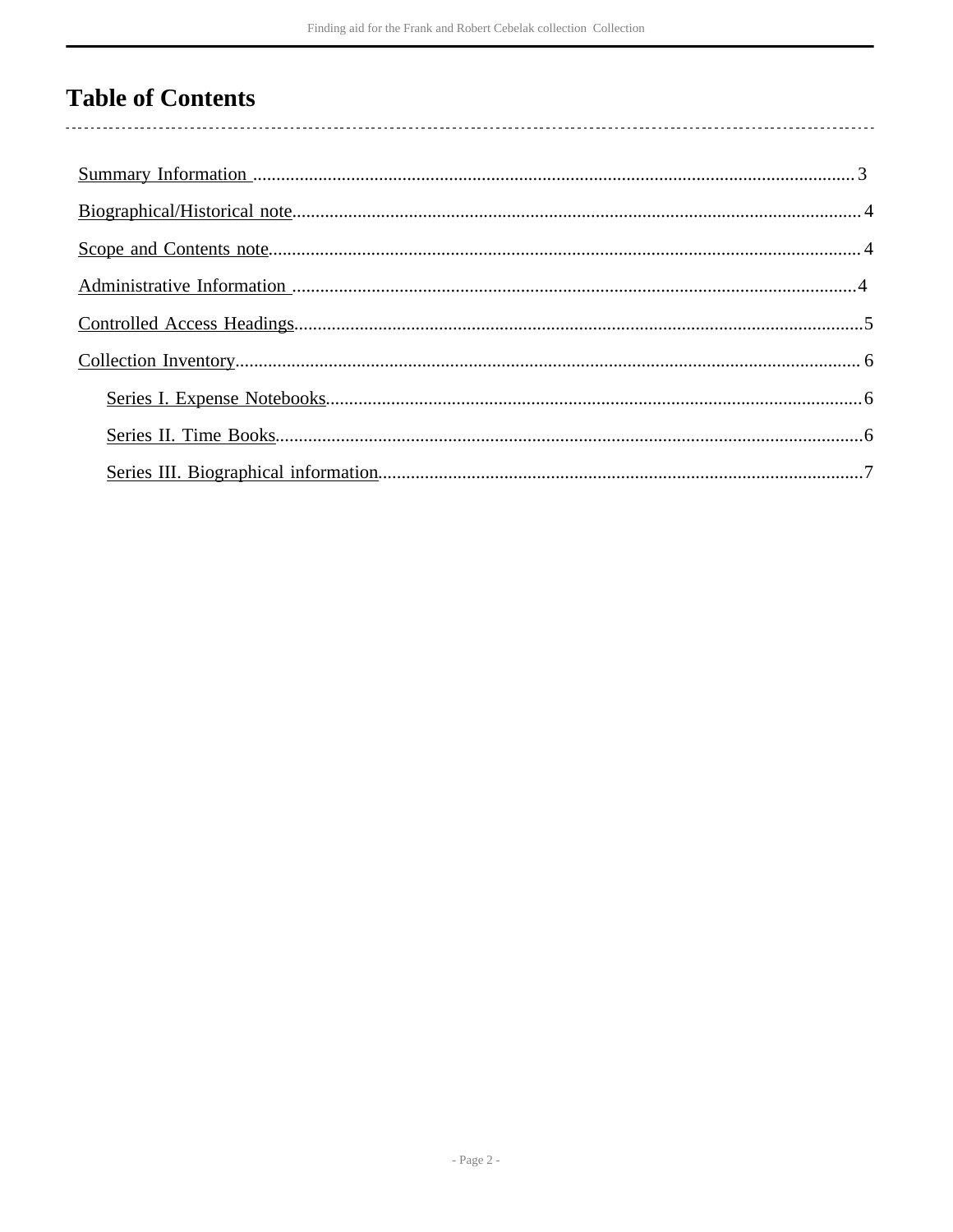# <span id="page-2-0"></span>**Summary Information**

| <b>Repository</b> | Grand Rapids Public Library, Grand Rapids History and Special<br><b>Collections Department</b>                                                                                                                                                                                                                                                                                                 |
|-------------------|------------------------------------------------------------------------------------------------------------------------------------------------------------------------------------------------------------------------------------------------------------------------------------------------------------------------------------------------------------------------------------------------|
| <b>Title</b>      | Frank and Robert Cebelak collection                                                                                                                                                                                                                                                                                                                                                            |
| Date [inclusive]  | 1929-1942                                                                                                                                                                                                                                                                                                                                                                                      |
| <b>Extent</b>     | 0.1 Linear feet One folder                                                                                                                                                                                                                                                                                                                                                                     |
| Language          | English                                                                                                                                                                                                                                                                                                                                                                                        |
| <b>Abstract</b>   | This is a small collection including time books and notebooks from Frank<br>Duval Cebelak and Robert J. Cebelak. The records in this collection are<br>valuable in tracing wages, expenses and item prices of goods from various<br>companies of Grand Rapids, Michigan from the late 1920s to the early<br>1940s. The notebooks are by Frank Cebelak and the time books by Robert<br>Cebelak. |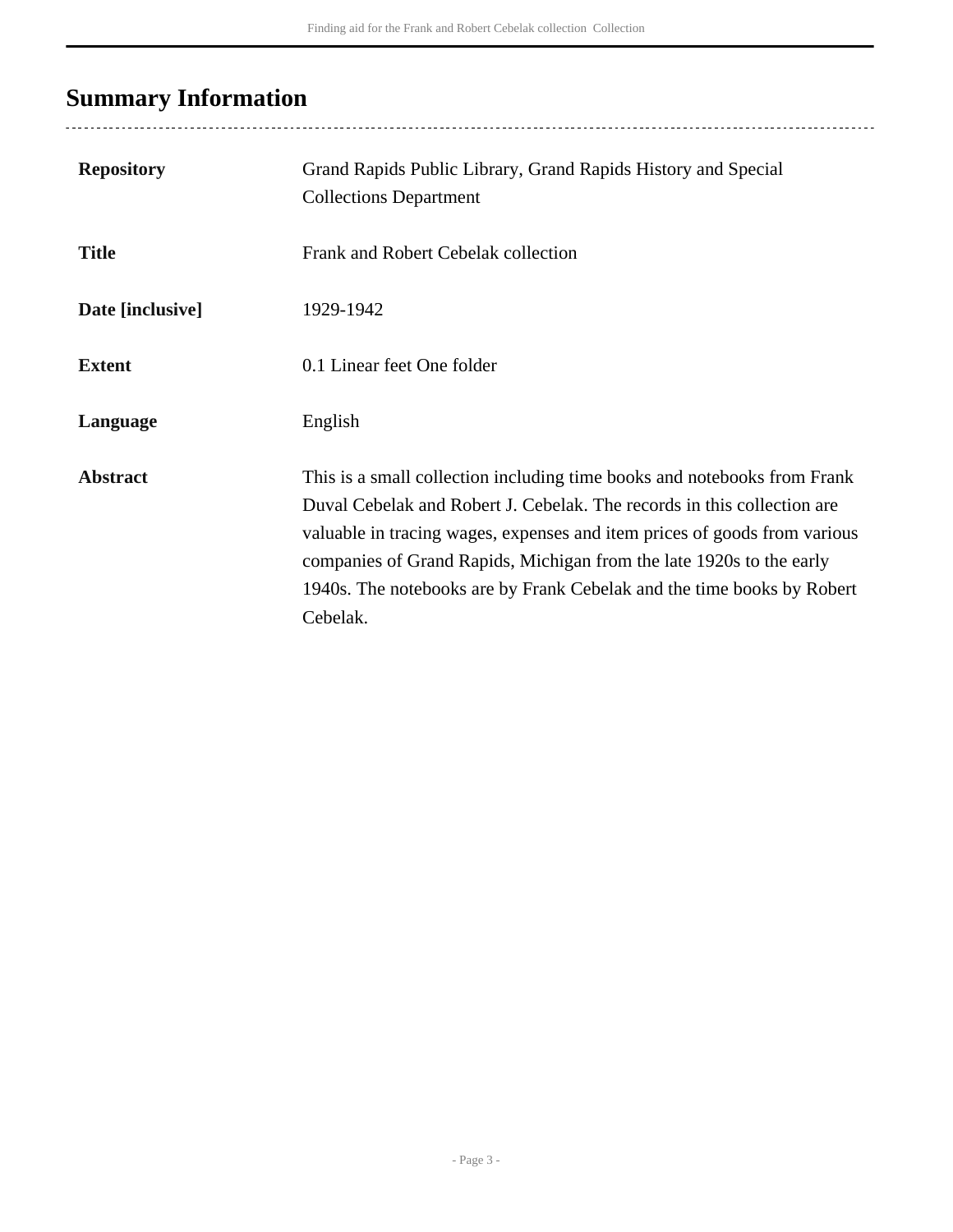# <span id="page-3-0"></span>**Biographical/Historical note**

Frank Duval Cebelak (1903-1979) lived at 927 Michigan Street, Grand Rapids, circa 1929-1930, per his name and address written in his notebook #1 in this collection. He is said to be the son of Joseph Cebelak, however, this is not confirmed by other evidence. Frank D. Cebelak, born 1903 and documented in the census as the son of Andrew & Mary and brother of Robert J. Cebelak, appears to be more likely as the author of the notebooks here. Frank's notebook #2 gives a couple of addresses for a Private Robert J. Cebelak, inside the front cover. A Frank J. Cebelak (1905-1990), not the Frank D. Cebelak who gave these expense books, appears to be the son of Joseph. Military records for Frank D. Cebelak, 1938-1946, list his civil occupation as a gas and oil man, with an enlistment day of Oct. 14, 1942; he was single.

Presuming that the Robert J. Cebelak is that same Robert who authored the time books in this collection, this is probably Robert Joseph Cebelak (1919-1996), son of Andrew & Mary Cebelak, per the 1930 census. The 1930 census lists both Frank and Robert for the first time, since Frank was several years older than Robert. Military records for Robert J. Cebelak, 1938-1946, list his civil occupation as an automobile serviceman, with an enlistment date of Feb. 6, 1942; he was single.

Joseph Cebelak was a member of the Moose lodge, No. 50, and the Polish National Alliance, group No. 744 in Grand Rapids. Joseph died in April of 1948. Census records list a Joseph Cebelak, read as Abelak, for the 1910 census, born in Russia (later listed as Poland) about 1871, immigrating to the United States in 1882.

Andrew, as well as Joseph, are listed as having been born in Russia (later listed as Poland), although Andrew was considerably younger than Joseph. No relationship between Andrew and Joseph has yet been established, although Joseph was several years older than Andrew.

## <span id="page-3-1"></span>**Scope and Contents note**

Contains financial records pertaining to Frank and Robert Cebelak, i.e. one folder of time books and notebooks tracing wages, expenses, and item prices of goods from various companies.

# <span id="page-3-2"></span>**Administrative Information**

### **Publication Information**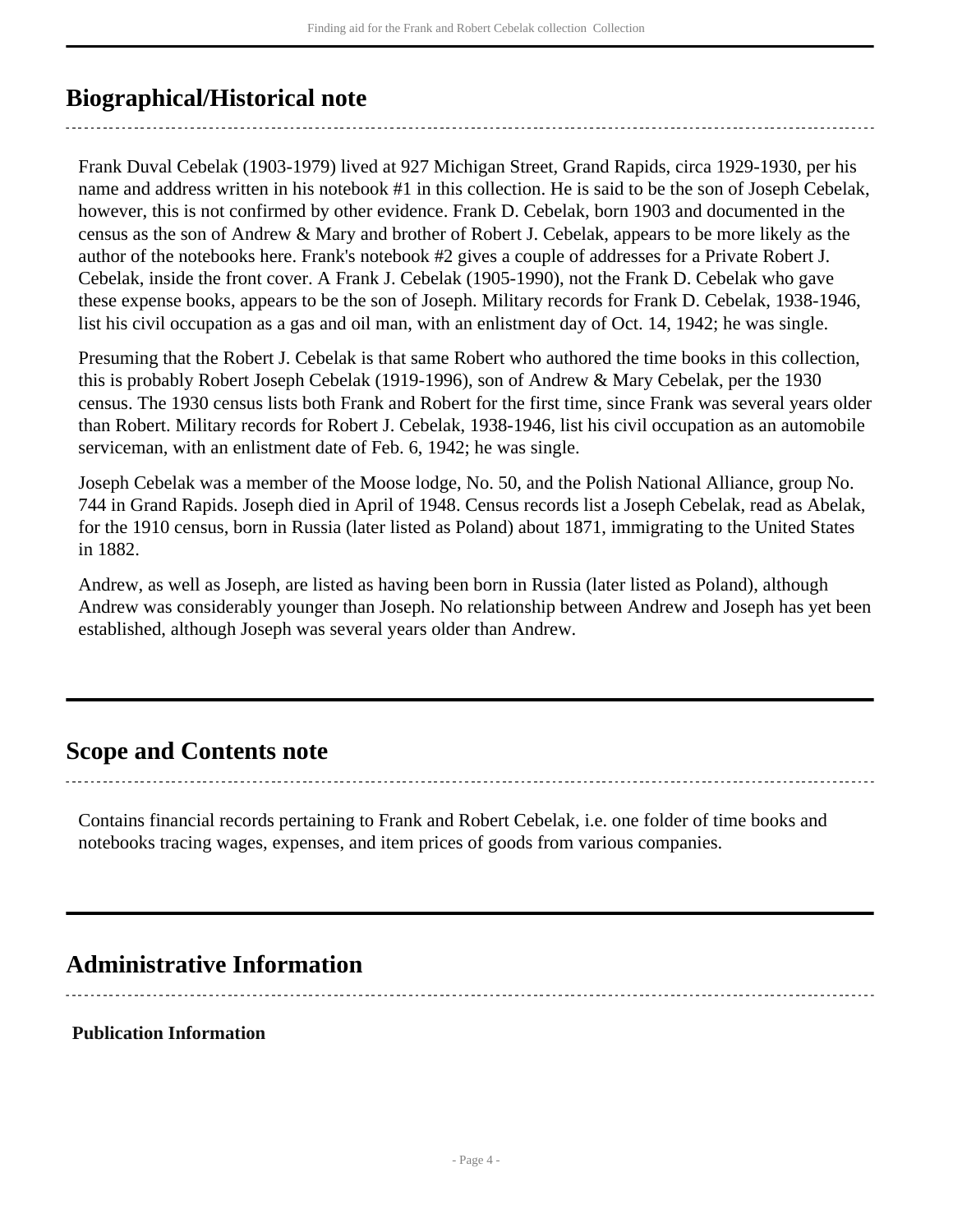Grand Rapids Public Library, Grand Rapids History and Special Collections Department November 1986

## **Immediate Source of Acquisition note**

Ellen Anderson, accession number 1986.002

# <span id="page-4-0"></span>**Controlled Access Headings**

### **Geographic Name(s)**

• Grand Rapids (Mich.) -- History

### **Personal Name(s)**

- Cebelak, Frank Duval, 1903-1979
- Cebelak, Robert J.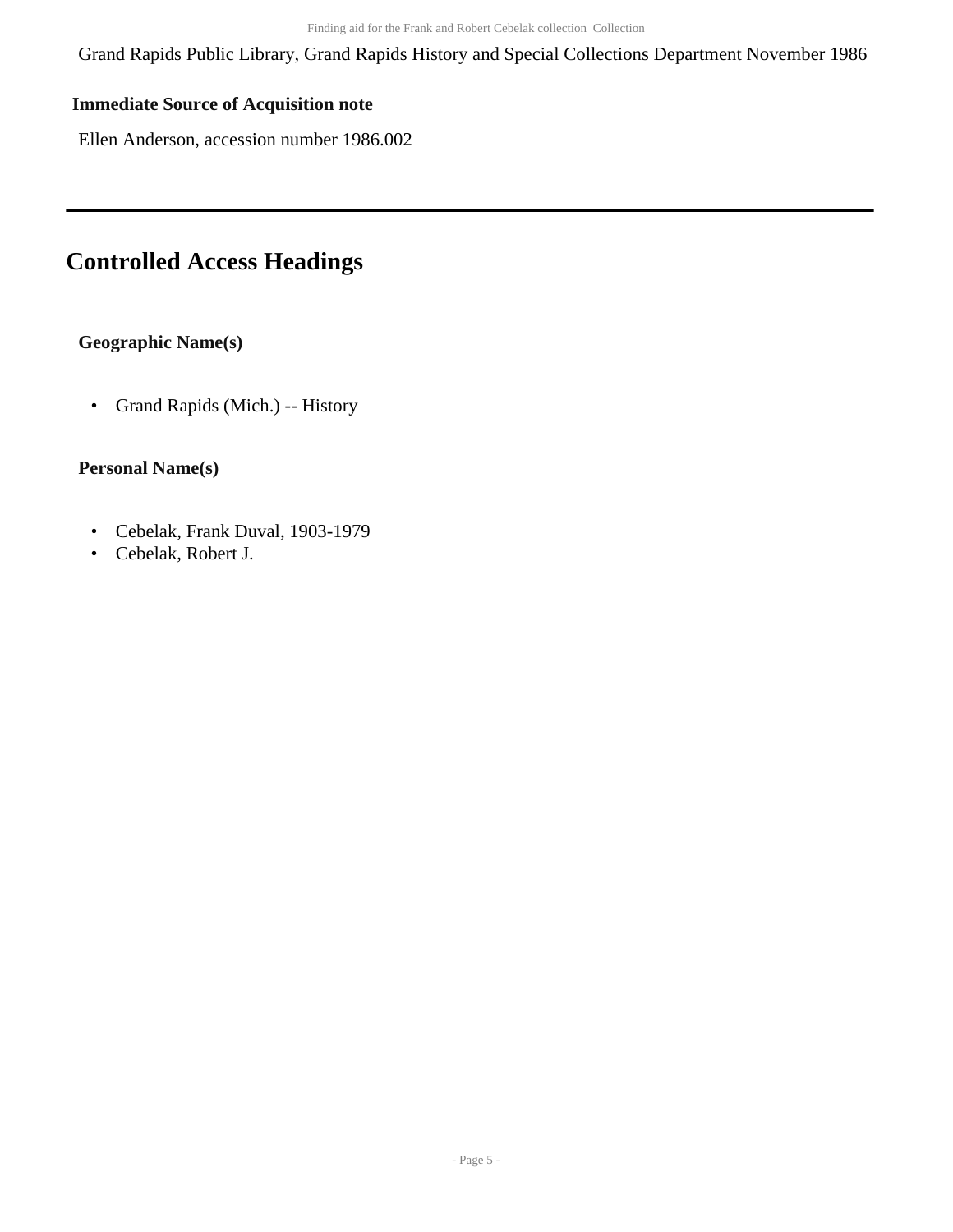# <span id="page-5-0"></span>**Collection Inventory**

#### <span id="page-5-1"></span>**Series I. Expense Notebooks**

#### **Scope and Contents note**

Frank Cebelak's two expense notebooks contain a heading for the place of purchase or sale, and the date and amount of the transaction, in the major portion of both notebooks.

Notebook [#1] lists companies with address usually in other U.S. States, not Michigan, toward the back of the notebook. Near the front is a list of expenses and also deposits, with dates for 1929 and 1930 given.

Notebook [#2] lists primarily the names of individuals, often without the address. Since the word "paid" is used in the notebook with individual names, it appears that these are records of Frank's purchases. Only in one case has a year date been found in this notebook, under the "Clide M. Sexton" heading, for Dec. 17, 1938. Two military addresses for Private Robert J. Cebelak are found inside the front cover of this notebook.

|                   | <b>Box</b> | <b>Folder</b> |
|-------------------|------------|---------------|
| [#1], $1929-1930$ |            |               |
| [#2], ca. 1937?   |            |               |

### <span id="page-5-2"></span>**Series II. Time Books 1937-1942**

#### **Scope and Contents note**

There are four booklets in the Timebook series provided by Robert Cebelak. Overall the time books cover the years 1937 to 1941 (previously 1942)